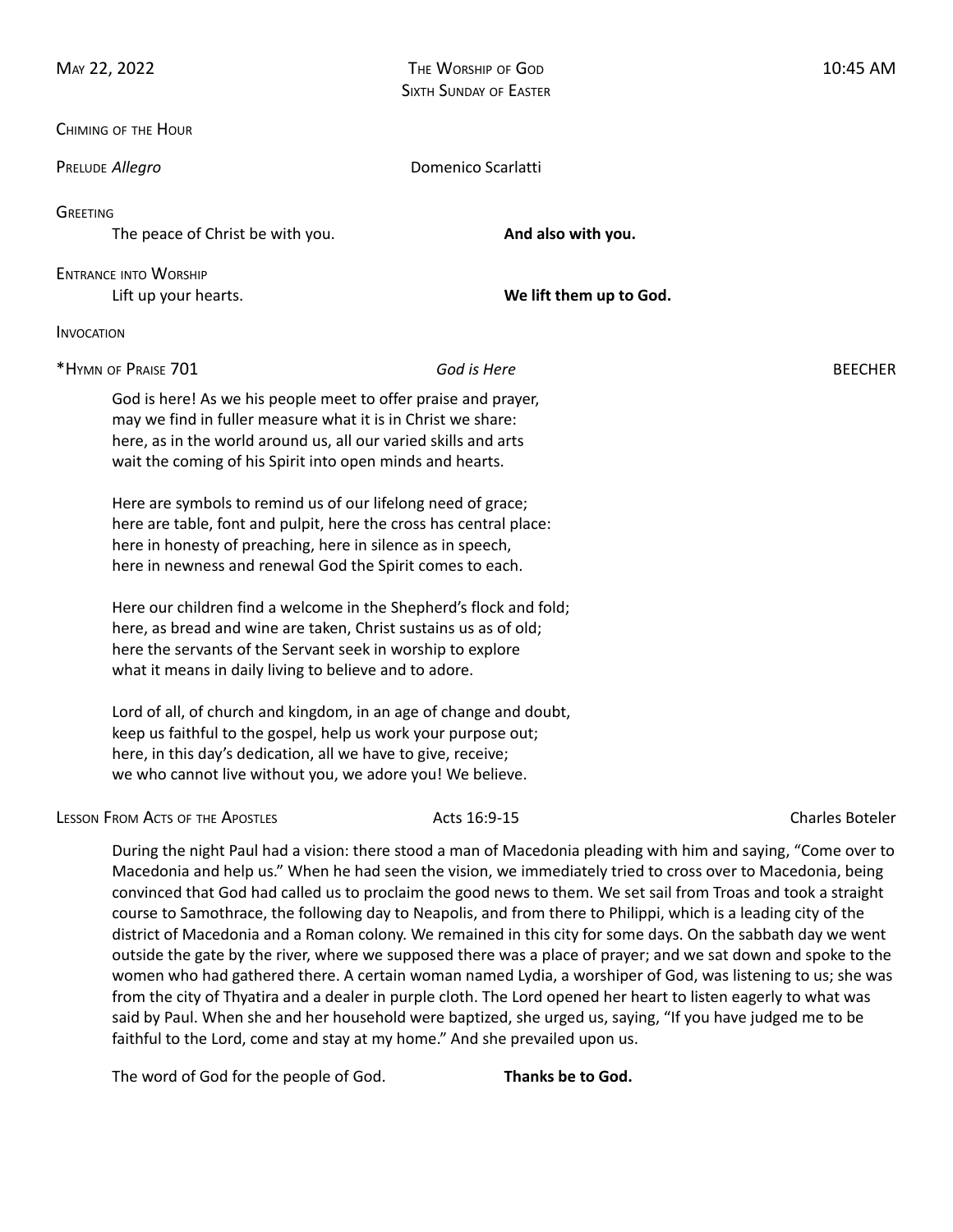Jesus answered him, "Those who love me will keep my word, and my Father will love them, and we will come to them and make our home with them. Whoever does not love me does not keep my words; and the word that you hear is not mine, but is from the Father who sent me.

"I have said these things to you while I am still with you. But the Advocate, the Holy Spirit, whom the Father will send in my name, will teach you everything, and remind you of all that I have said to you. Peace I leave with you; my peace I give to you. I do not give to you as the world gives. Do not let your hearts be troubled, and do not let them be afraid.

You heard me say to you, 'I am going away, and I am coming to you.' If you loved me, you would rejoice that I am going to the Father, because the Father is greater than I. And now I have told you this before it occurs, so that when it does occur, you may believe.

The word of God for the people of God. **Thanks be to God.**

### **CHILDREN'S MOMENT** CHILDREN'S MOMENT CHILDREN'S SUPPORTED THE SERVICE OF THE SERVICE OF THE SERVICE OF THE SERVICE OF THE SERVICE OF THE SERVICE OF THE SERVICE OF THE SERVICE OF THE SERVICE OF THE SERVICE OF THE SERVICE O

LITANY OF BLESSING FOR THE GRADUATES C*ongregational Litany for Graduates*

We are gathered together to celebrate the accomplishments of members of our community.

**We give blessings to you for all that you have achieved and many more achievements yet to come. We pray that God will give you strength and determination to develop new relationships that will help to strengthen and sustain your faith.**

Just as Jesus commissioned the disciples to go out and spread his word with the world, so do we commission you to do the same through the way you live your life. Always keep Christ in your heart.

**We send you forth with all our love, all our reverence, all of our perseverance, and all of our support. Strive for only the best rewards that life has to offer you and may the love of Christ shine through you.**

Christ is the light of all people. Let that light shine through you during difficult times and always keep that light alive.

**Let Christ's light shine always. Thanks be to God.**

*Adapted from Congregational Prayer for Graduates, Neil Riley*

\*HYMN OF EXPECTATION *Spirit of the Living God* IVERSON

Spirit of the living God, fall afresh on me. Spirit of the living God, fall afresh on me. Break me, melt me, mold me, fill me: Spirit of the living God, fall afresh on me.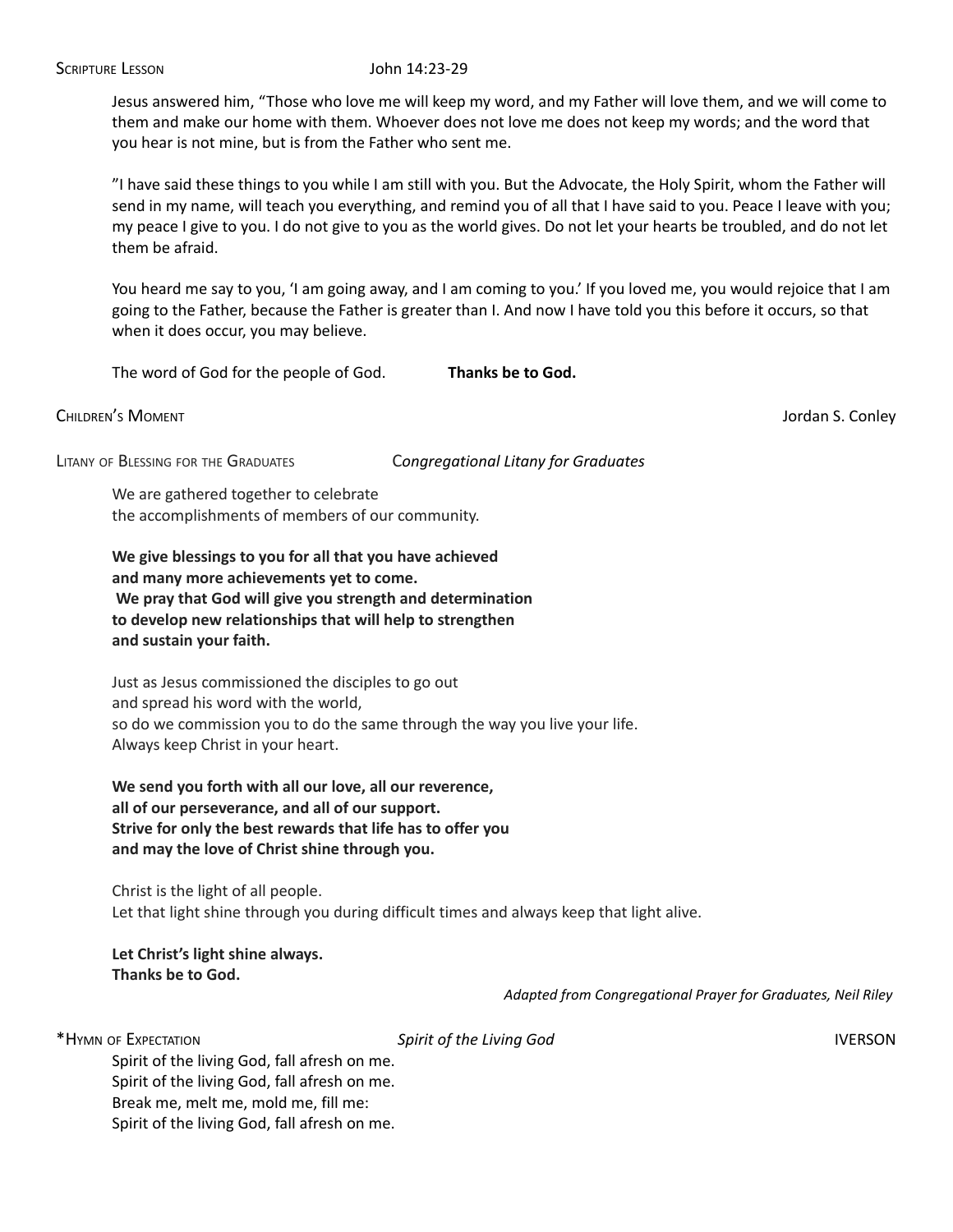Spirit of the living God, move among us all, make us one in heart and mind, make us one in love: humble, caring, selfless, sharing-Spirit of the living God, fill our lives with love! WORDS FOR THE JOURNEY **The Big Risk for Goodness Sakes** Jason W. Crosby **DISCIPLINE OF SILENCE PRAYERS OF THE PEOPLE Susan Lockwood Susan Lockwood Susan Lockwood** THE LORD'<sup>S</sup> PRAYER Our Father, who art in heaven, hallowed be thy name. Thy kingdom come; thy will be done on earth as it is in heaven. Give us this day our daily bread, and forgive us our trespasses as we forgive those who trespass against us. And lead us not into temptation, but deliver us from evil. For thine is the kingdom and the power **and the glory forever. Amen.** . GATHERING OF TITHES AND OFFERINGS CHORAL OFFERING *A Jubilant Song* Allen Pote Chancel Ensemble; June Bailey, conductor, Louie Bailey, piano \*EASTER DOXOLOGY *All Creatures of Our God and King* LASST UNS ERFREUEN Let all things their Creator bless, and worship him in humbleness, O praise him, Alleluia! Praise, praise the Father, praise the Son and praise the Spirit, three in one: O praise him, O praise him, Alleluia, Alleluia, Alleluia! Amen. St. Francis of Assisi, ca. 1225 \*INVITATION TO DISCIPLESHIP AND COMMUNITY We gladly welcome all who desire to unite with the community of faith at Crescent Hill Baptist Church to come forward during the Hymn of Response and share that decision with the minister. \*HYMN OF RESPONSE 539 *O Want to Walk as a Child of the Light* HOUSTON I want to walk as a child of the light; I want to follow Jesus. God set the stars to give light to the world; the star of my life is Jesus. *Refrain:* In him there is no darkness at all; the night and the day are both alike. The Lamb is the light of the city of God: Shine in my heart, Lord Jesus. I want to see the brightness of God; I want to look at Jesus. Clear Sun of righteousness, shine on my path, and show me the way to the Father. *Refrain* I'm looking for the coming of Christ; I want to be with Jesus. When we have run with patience the race, we shall know the joy of Jesus. *Refrain*